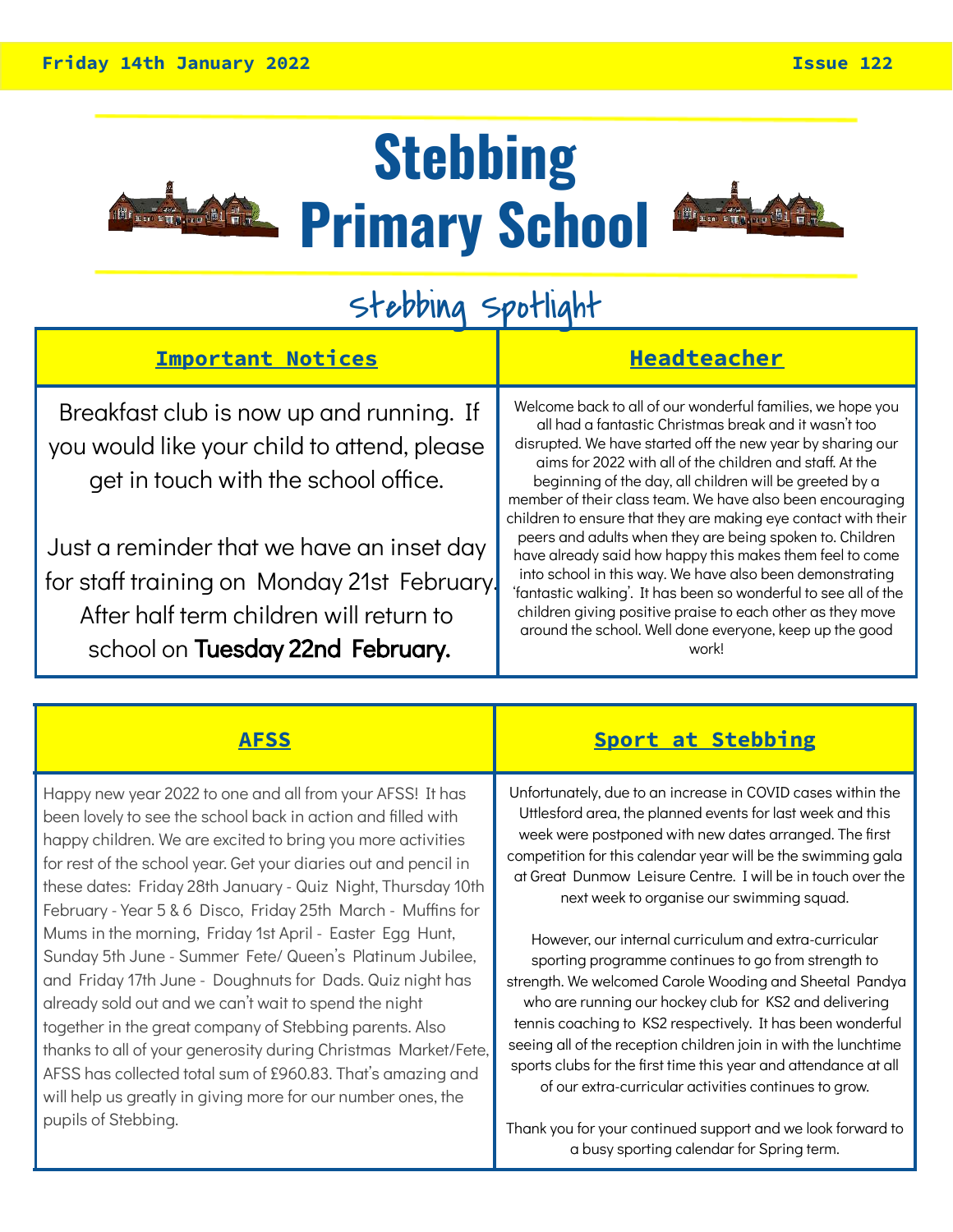## Awards

|                    | <b>Friday 7th January</b>        | <b>Friday 14th January</b>                |  |
|--------------------|----------------------------------|-------------------------------------------|--|
| Wrens              | Christoper Lang & Dylan Robinson | Samuel Maddox & Harry Greenwood           |  |
| Robins             | Elijah Sandom & Mia Nash         | <b>Scarlett Dawson &amp; Emily Thomas</b> |  |
| <b>Kingfishers</b> | Archie Philp & Louis Shaddock    | Hunter Clark-Smith & Julia Morton         |  |
| <b>Woodpeckers</b> | Hadley Sando & Mia Hutchin       | Isabelle Perry & Ji Bucknell              |  |
| Kestrels           | Reggie Smith & Lia Campbell      | Brody Kiberd & William Ririe              |  |
| <b>Ospreys</b>     | Kai Baldock & Lan Bucknell       | Malach Rook & Emil Mannisto               |  |
| Owls               | Poppy Coates & Bea Earle         | Freya Blaith & Lacey Raye                 |  |

|                    | <b>Presentation Award Winners</b> |                      |  |
|--------------------|-----------------------------------|----------------------|--|
| <b>Wrens</b>       | <b>Archie Guilfoyle</b>           |                      |  |
| Robins             | Elijah Sandom                     |                      |  |
| <b>Kingfishers</b> | <b>Lilly Springett</b>            |                      |  |
| <b>Woodpeckers</b> |                                   | Ava Nash             |  |
| <b>Kestrels</b>    |                                   | <b>Lily Lakovic</b>  |  |
| <b>Ospreys</b>     |                                   | Shae Baldock         |  |
| Owls               |                                   | <b>Callum Walker</b> |  |

| <b>Date</b> | II<br><b>Rockstars</b><br>% of active<br>players                                     | <b>Spelling</b><br><b>Shed</b> | Maths<br><b>Shed</b> | <b>Year 6 Award</b>              | <b>Attendance</b><br><b>Award</b> |
|-------------|--------------------------------------------------------------------------------------|--------------------------------|----------------------|----------------------------------|-----------------------------------|
| 07.01.22    | Ospreys 58%<br>Kestrels 9%<br>Woodpeckers 4%<br>Kingfishers 3&<br>Owls 3%            | Owls                           | Kingfishers          | Olivia Wright<br><b>Kestrels</b> | Woodpeckers                       |
| 14.01.22    | Ospreys 63%<br>Kestrels 35%<br>Woodpeckers 25%<br><b>Owls 23%</b><br>Kingfishers 14% | Owls<br>Kingfishers            | Ospreys              | Hannah Dobney<br>Owls            | Woodpeckers                       |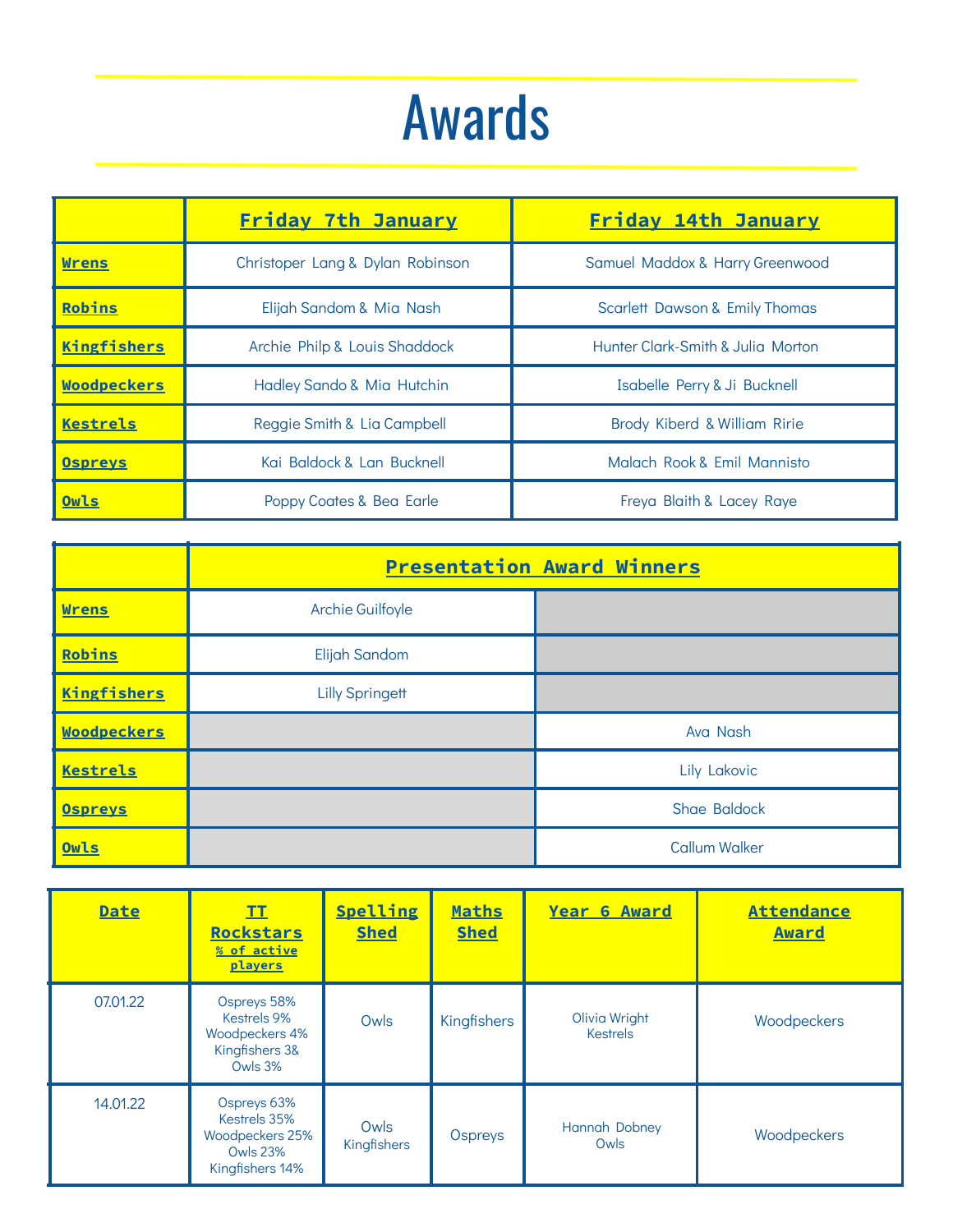| <b>ClassDojo</b>        |                                                                                     |                                                 |                    |                       |                                        |
|-------------------------|-------------------------------------------------------------------------------------|-------------------------------------------------|--------------------|-----------------------|----------------------------------------|
|                         | Dojo Award Winners                                                                  |                                                 |                    | Dojo Points Winners   |                                        |
| <u>Being</u><br>Helpful | Ethan Bond<br>Wrens                                                                 | Freddie Edridge<br>Wrens                        | <b>Wrens</b>       | Dylan Robinson        | <b>Axel Steele</b>                     |
| <u>Being</u><br>Kind    | Poppy Bloss<br>Owls                                                                 | Lacey Raye<br>Owls                              | Robins             | <b>Fred Zelley</b>    | Elijah Sandom                          |
| Good<br><b>Manners</b>  | Maya Roye<br>Woodpeckers                                                            | <b>Florrie Hale</b>                             | <b>Kingfishers</b> | Oliver Bond           | Louis Shaddock &<br><b>Rose Walker</b> |
| Listening               | Alden McGonagle                                                                     | Henley McPherson<br>(Ospreys)                   | <b>Woodpeckers</b> | Evie Fagg             | Darcy<br>Stewart-Wheatly               |
| Perseverance            | Lottie Wright<br>Kingfishers                                                        | Hayden<br><b>Edwards-Riches</b><br>Woodpeckers  | <b>Kestrels</b>    | <b>Florrie Hale</b>   | Lily Lakovic                           |
| <u>Teamwork</u>         | Brody Kiberd, Dan<br>Bota, Lia Campbell &<br><b>Reggie Smith</b><br><b>Kestrels</b> | Albie, Charlie, Lottie<br>& Neve<br>Kingfishers | <b>Ospreys</b>     | Malachy Rook          | Emil Mannisto                          |
| Working<br>Hard         | Dexter Lodge<br><b>Robins</b>                                                       | All of Robins                                   | Owls               | <b>William Foxton</b> | <b>Daisy Smith</b>                     |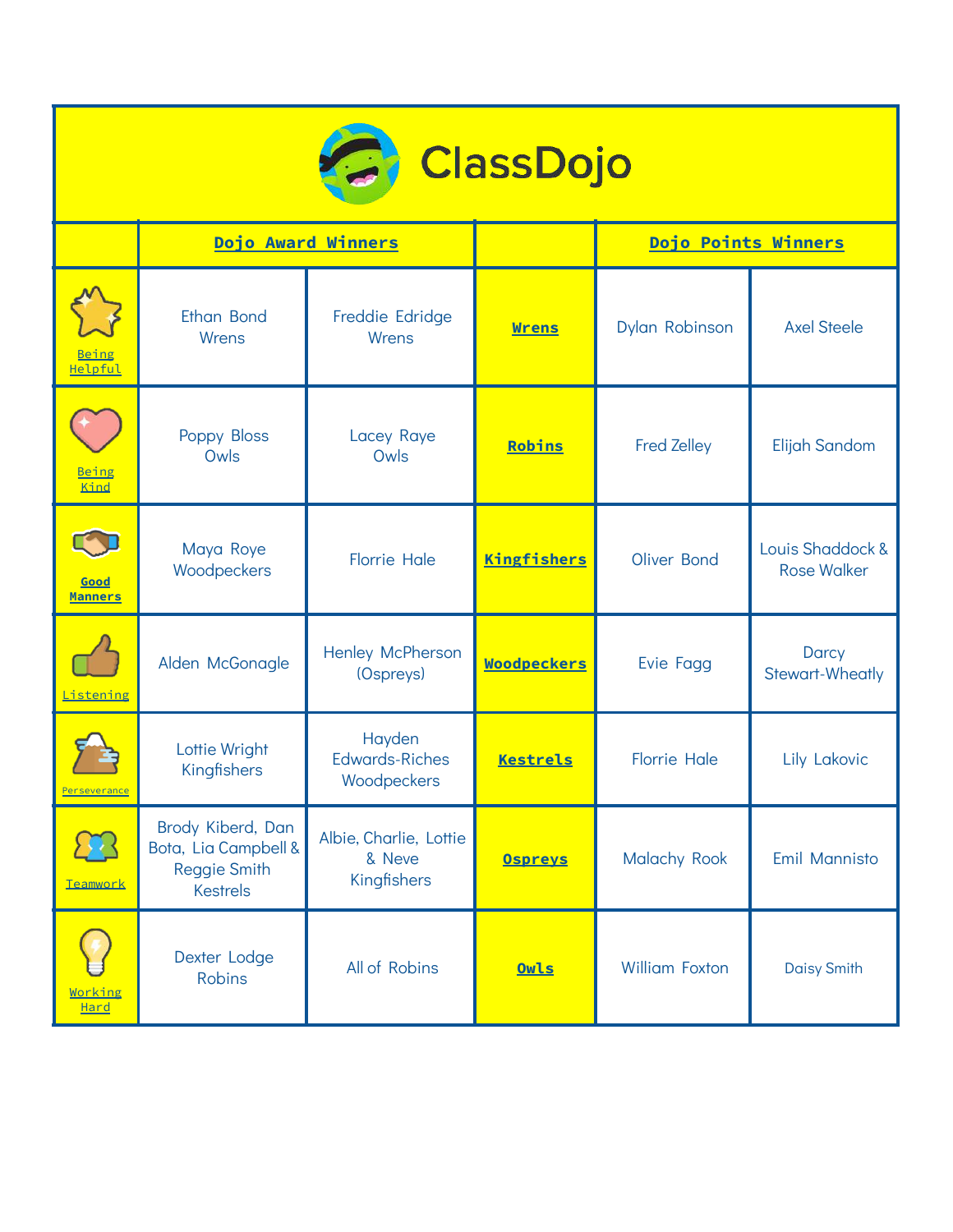# Class Information

#### Wrens



We have had a very busy, fun and productive first couple of weeks in Wrens, embracing our new topic of "If you go down to the woods…" We have been learning and acting out the story of Goldilocks and the Three Bears, in our role play cottage and in our small world area. In Maths, we have been comparing sizes, to learn the language of small, medium and large or smallest, middle-sized and biggest, comparing the three bears and comparing all sorts of objects and toys in our play, even the growing bulbs outside! We have some very observant children! We have also learnt that squirrels live in a drey and hide their food to have enough food to take them through the winter. In Forest Schools ,we have been making popcorn garland bird feeders and have been planning on how to make a bird hide. Well done Wrens for settling in so well and for your amazing curiosity to learn.

### Robins



Some of Robins class have helped me out today, by suggesting news they want to share with you…. We've been doing lots of learning, and learning about a book. We don't know what it's called and we don't know where he is but we're trying to figure it out and also we don't know what's in the box and we don't know the title. He's in a dark lft, attic or basement and he likes to find things. He's looking for something. He sees a box with his torch. We've been guessing what's in the box; cars, cats, dogs, a plane, jam, Stitch, Titanic (to list only a few ideas). We've been making really, really good models of planets, out of clay; the dwarf planet Pluto, the Sun. It's the Solar System. Everyday we have been talking about the sun set and sun rise and how the length of day changes throughout the year. It sets around half past 4 and rises around half past 7 - we are getting about 9 hours of daylight. Last week it was 8. In PE we did gymnastics, these were the positions we learned… pike, we did the rocket,

sitting star and the star. We like playing with the Base 10 and having lunch and playing outside too.

### Kingfishers



t

We have had a lovely first couple of weeks back in Kingfishers. The children have all returned with an enthusiastic, hard-working attitude, ready to embrace our new topics this term. In Maths we have been adding and subtracting using a variety of apparatus and approaches. and Kingfishers have wowed me with their speed and efficiency. In English we are studying the Author 'Kes Graves' and the children have really enjoyed listening to a selection of his books, whilst also focusing on key features, character description and the importance of using expression. In PSHE we have been exploring a variety of careers and discovering areas of interest through discussion and activities. Kingfishers really flew with this and I always love where our discussions and questions lead us during these lessons. In PE we are practicing our throwing and aiming skills as we build up to our dodgeball lessons, and Kingfishers displayed brilliant listening and teamwork skills. In Science we have

started our new topic on Animals including Humans and we explored the different animal groups and how different animals care for their offspring. In Topic we are learning about castles and forts. We discussed the purpose of and multiple features of a fort alongside exploring Mount Fitchet castle virtually. A very positive and productive return to school - I look forward to a fantastic half term!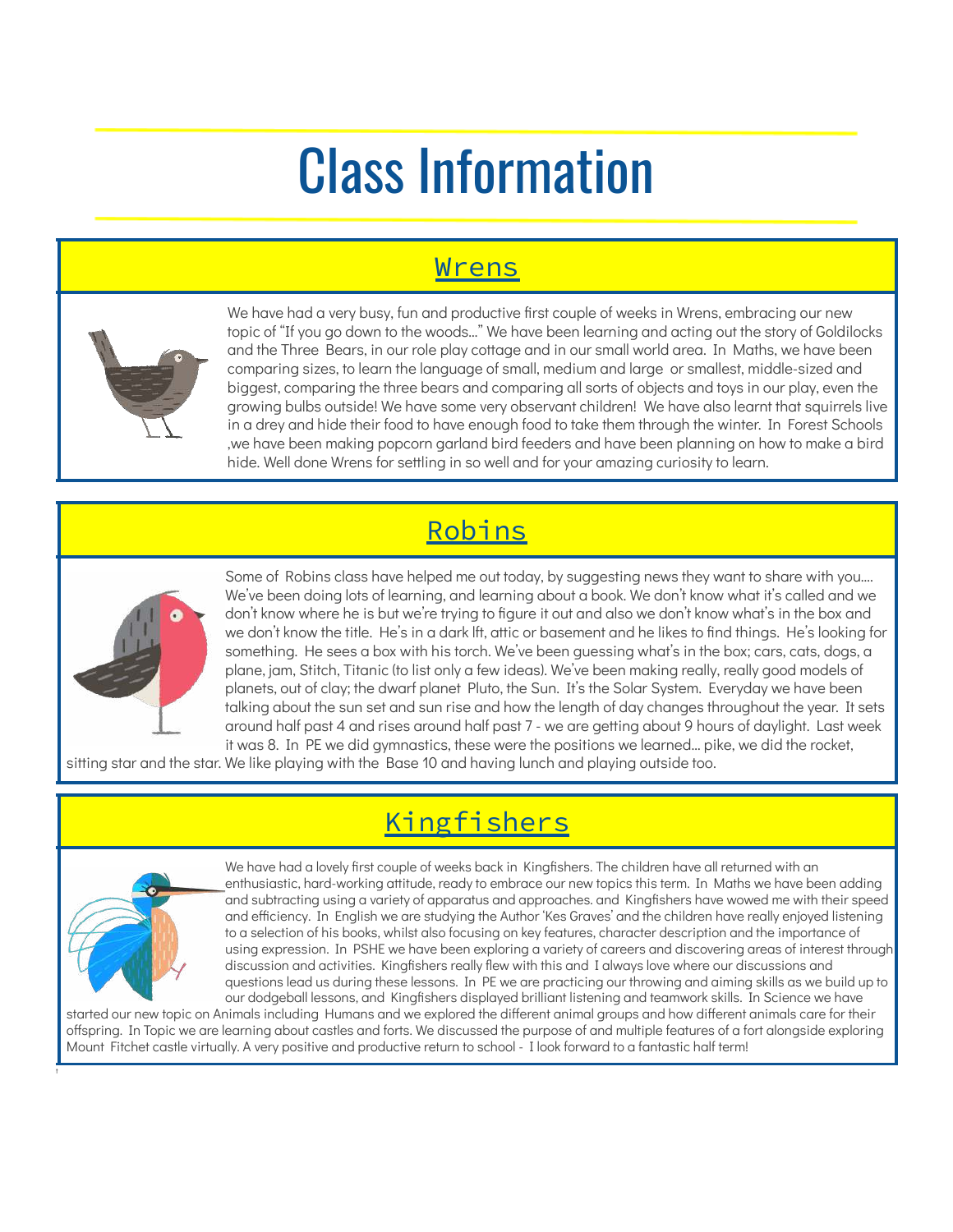#### Woodpeckers

What a wonderful start to a new year Woodpeckers have had! The children have really embraced the new year with a mature attitude and have been working exceptionally hard. We have started our Ancient Greece topic in both English and History. In History, we have started to look at the key events in Ancient Greece and put them on a timeline- understanding BC was a little tricky! In English, we have loved hearing different Greek myths. So far Theseus and the Minotaur and Medusa has been a huge hit. The children have started to learn how to compose more complex sentences including using fronted adverbials. In maths, we have started to learn our multiplication through arrays. We have explored using counters to create different arrays and partition these into parts. In Science, we begun to learn about our diet and how much of each type of food we should be eating. We have explored the amount of sugar there is in different foods and discussed healthy choices. In PE, we have loved being back in the hall for gymnastics, especially that we were able to use the equipment to show off our bunny hops. A lovely first 2 weeks back Woodpeckers- it looks like it will be a wonderful half term!

#### **Kestrels**



 $\overline{\mathbf{r}}$ 

We have had a lovely couple of weeks back since the Christmas break and the children have been excited to start our new topics throughout the subjects. In humanities we have been looking at the Mayans and the children have been finding out when the Mayans existed and where in the world they built their civilisation. We have continued our hard work in Maths on multiplication and division, with the children looking into how to understand the bus stop method and using column multiplication to work out 2 and 3 digit numbers multiplied by single digit numbers. In English we have started our new unit of learning based on a short film in which a gnome who lives under a wishing fountain works and helps grant those wishes, this unit has helped the children's understanding of how to create a character and setting description. The children have been thoroughly excited and shown a real maturity when it comes to our science topic of understanding the

human digestive system and how it is different to other animals. This has led to wonderful discussions in the class on how other animals digest things differently, such as a cow has 4 stomachs and why they might need 4 stomachs.



**Ospreys** 

It has been a productive past couple of weeks in Ospreys class. The children have begun their new Science topic of "Animals including Humans" where they have been focusing on the changes as humans develop into old age. The children were very excited to view some of their very own baby scans and photos that had been kindly received by parents - they created some fantastic discussions and questioning too.

In math, their next unit of 'Multiplication and Division' has taken them on a journey learning about square and cube numbers, as well as re-capping on division in the coming weeks.

In history, their new topic of Early Islamic Civilisation commenced with knowing when and where it existed and the huge emphasis it had on Scientific and mathematical knowledge.

In English, they have been working towards writing their very own Biography based on Charles Dickens. They have been identifying the main features of the text, reading and researching a range of facts about his early and later life, ready to complete their 'hot write' next week.



**Owls** 

Owls class have worked incredibly hard over the past couple of weeks and have returned from the Christmas break in fantastic spirits ready for the hard work ahead. In English, we spent a couple of days recapping our basic punctuation rules following a slight slight in punctuation standards across the class and have now started a new unit of work where Owls class become journalists as we learn how to write a newspaper article using well-known, traditional tales as our stimulus. In maths, we have entered the world of decimals where we have added, subtracted, multiplied, divided, converted and compared all in a couple of weeks. The children are picking up the rules, tips and tricks for all elements really well and are starting to apply them to help them solve tricky SATs problems. A huge thank you to our wonderful year 6 volunteers who supported the school at the most recent open afternoon. The feedback, as always, from the perspective parents was incredible.

A date for your diary, Year 6 Parent SATs information evening will take place on Thursday 3rd February (18:00-19:00). Keep an eye out for the letter coming out next week.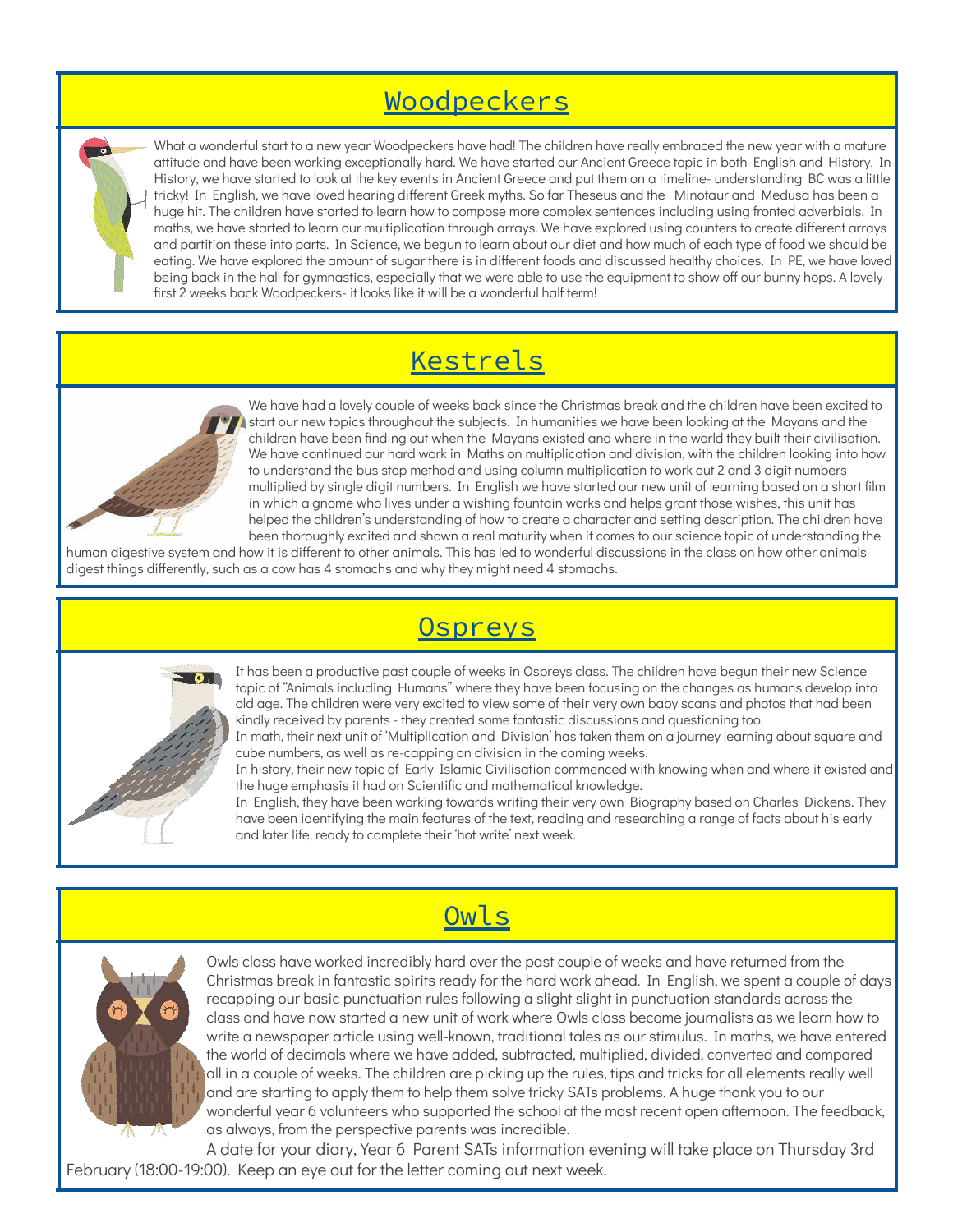# Important Dates

| Date              | Event                                              |
|-------------------|----------------------------------------------------|
| 17.01.22          | Martin Luther King day                             |
| 26.01.22          | SEN coffee afternoon 9.15-10.15am                  |
| 27.01.22          | Parent forum meeting 2-3pm                         |
| 27.01.22          | Parents invited to an after school book look 3-4pm |
| 28.01.22          | AFSS quiz night 7pm                                |
| 03.02.22          | SATs information evening 6-7pm                     |
| 04.02.22          | Rosa Parks day                                     |
| 04.02.22          | NSPCC Number Day                                   |
| 05.02.22/06.02.22 | School park run weekend                            |
| 07.02.22          | Children's mental health week                      |
| 08.02.22          | Safer internet day                                 |
| 11.02.22          | Comic relief day                                   |
| 11.02.22          | End of half term                                   |
| 21.02.22          | Inset day-Staff training                           |
| 22.02.22          | Children back to school                            |
| March             | Community month                                    |